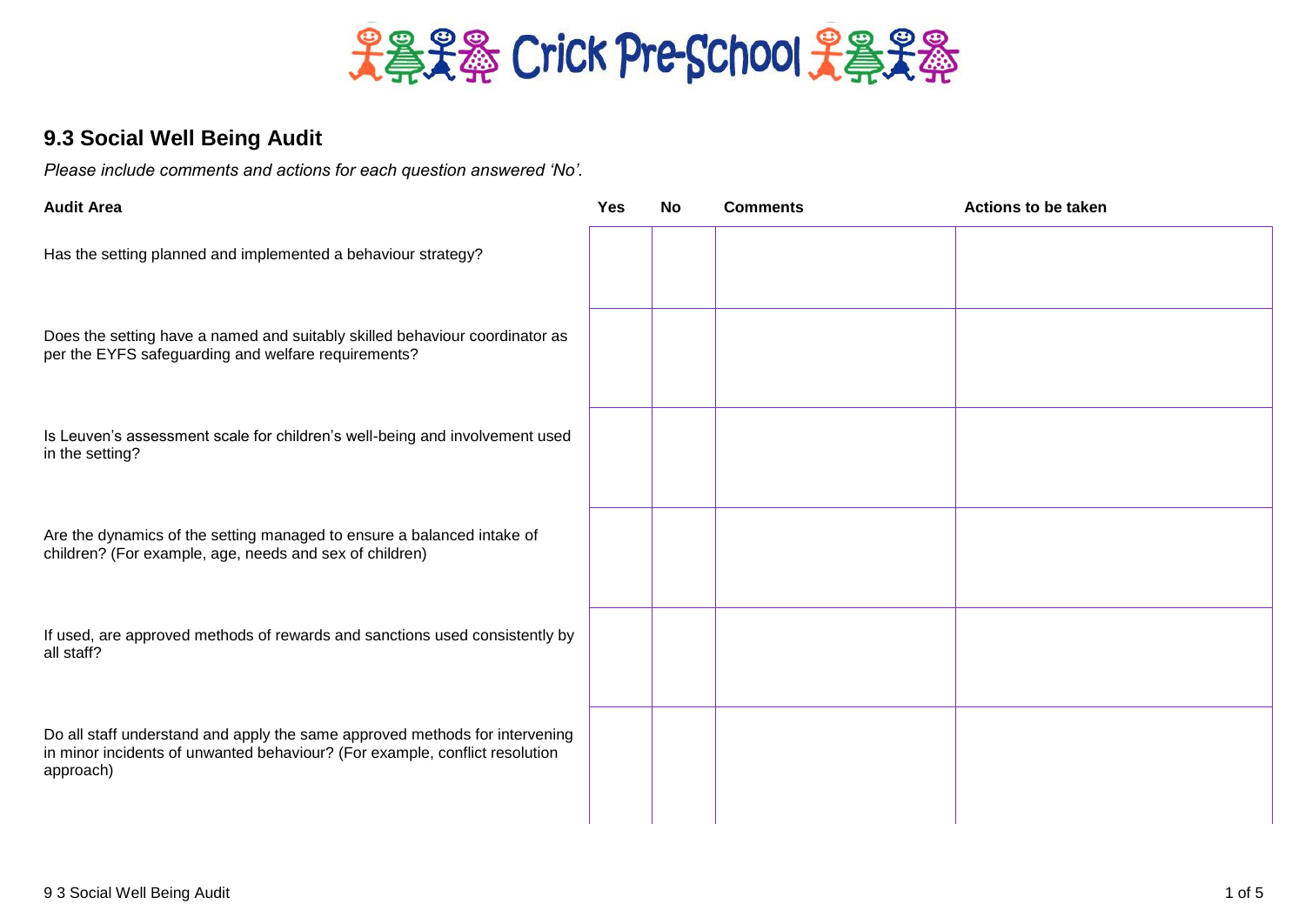

|                                      | <b>Audit Area</b>                                                                       | <b>Yes</b> | <b>No</b> | <b>Comments</b> | Action to be taken |  |
|--------------------------------------|-----------------------------------------------------------------------------------------|------------|-----------|-----------------|--------------------|--|
| Are all staff trained to understand: |                                                                                         |            |           |                 |                    |  |
| a.                                   | Methods for initial intervention, identification and analysis of unwanted<br>behaviours |            |           |                 |                    |  |
| ш                                    | Methods for adapting/changing behaviours                                                |            |           |                 |                    |  |
| ш                                    | Appropriate reward and sanctions methods                                                |            |           |                 |                    |  |
| ш                                    | Alternative communication systems                                                       |            |           |                 |                    |  |
| ٠                                    | Safeguarding                                                                            |            |           |                 |                    |  |
| a.                                   | Inclusion                                                                               |            |           |                 |                    |  |
| u,                                   | <b>Emotional literacy</b>                                                               |            |           |                 |                    |  |
|                                      | Risk assessment                                                                         |            |           |                 |                    |  |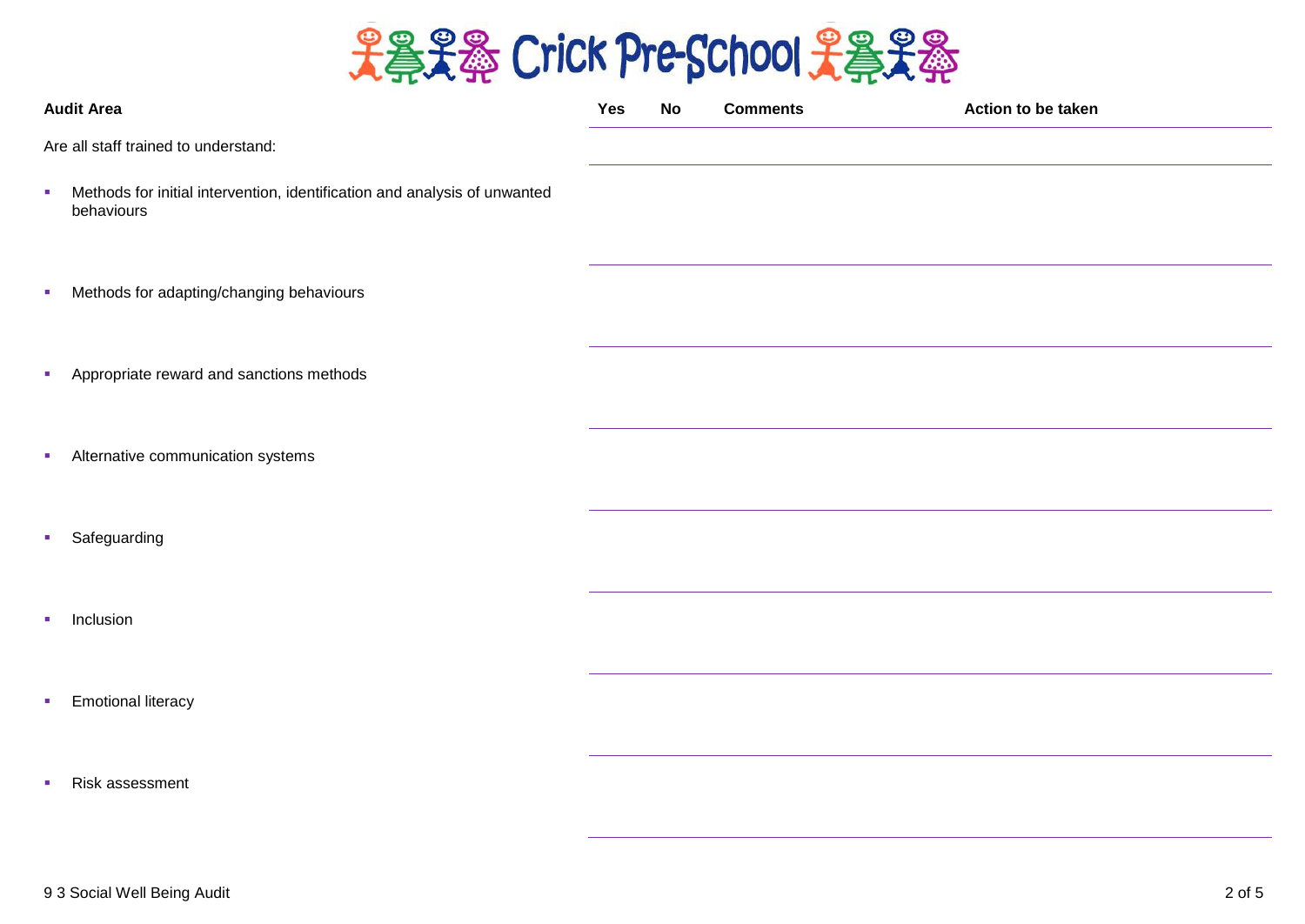

| <b>Audit Area</b>                                                                                                                                                      | Yes | No | <b>Comments</b> | Action to be taken |
|------------------------------------------------------------------------------------------------------------------------------------------------------------------------|-----|----|-----------------|--------------------|
| Do all staff understand and use an approved method for identifying and<br>analysing unwanted behaviours? (For example, antecedent, behaviour and<br>consequence chart) |     |    |                 |                    |
| Do the policy and procedures on behaviour incorporate related EYFS<br>requirements?                                                                                    |     |    |                 |                    |
| Are policy and procedures relating to 'management' of behaviour reviewed and<br>updated annually?                                                                      |     |    |                 |                    |
| Do children have regular access to an outdoor environment?                                                                                                             |     |    |                 |                    |
| Are all areas of the indoor and outdoor play environments uncluttered and<br>defined?                                                                                  |     |    |                 |                    |
| Is there sufficient space for children to move around freely in all areas of the<br>play environment?                                                                  |     |    |                 |                    |
| Do children have access to quiet areas?                                                                                                                                |     |    |                 |                    |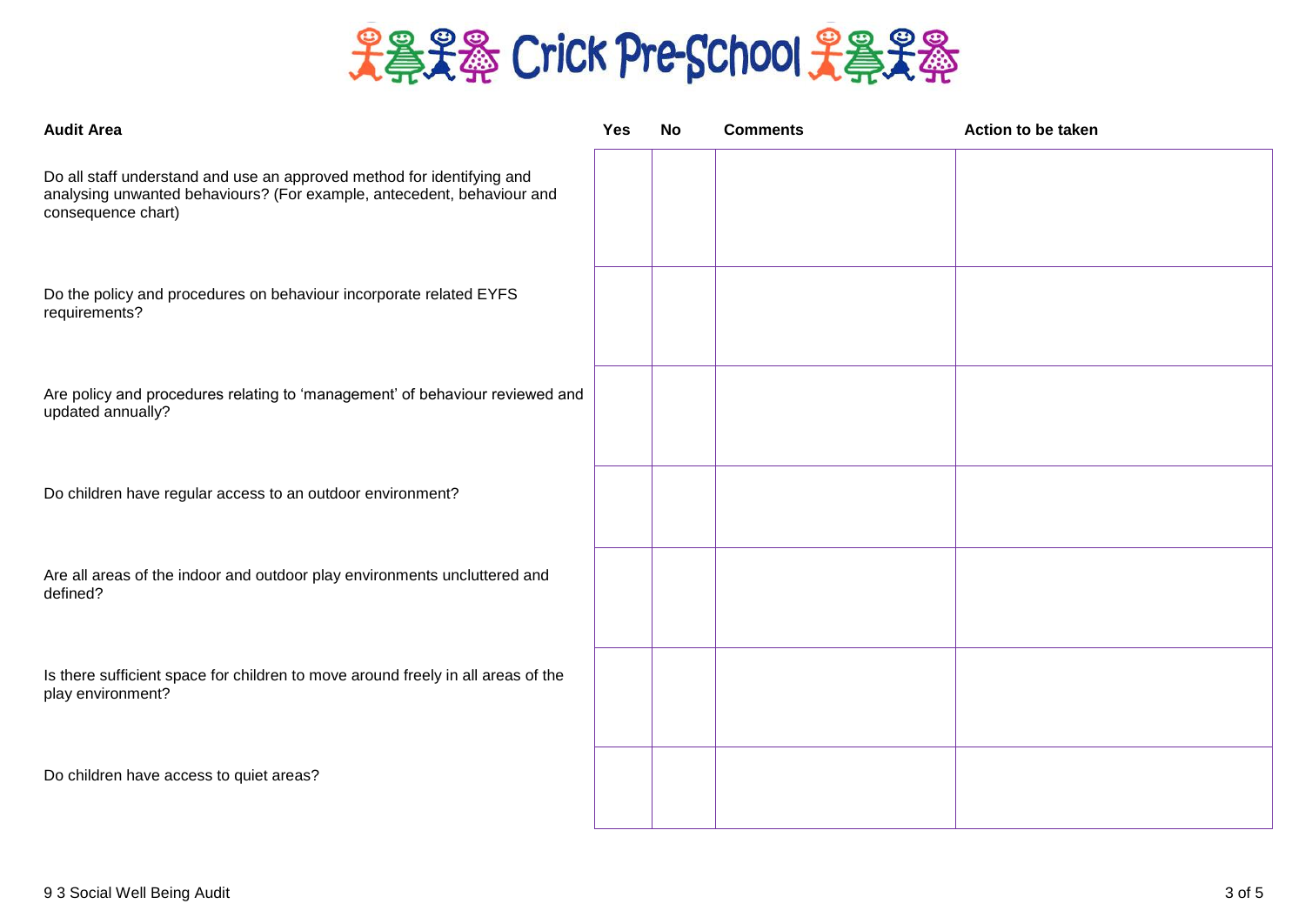

## Is there control of natural/artificial light in play areas?

| <b>Audit Area</b>                                                                                                                                  | Yes | No | <b>Comments</b> | Action to be taken |
|----------------------------------------------------------------------------------------------------------------------------------------------------|-----|----|-----------------|--------------------|
| Can the temperature of the play environment be controlled?                                                                                         |     |    |                 |                    |
| Is the internal play environment free from unnecessary noise?                                                                                      |     |    |                 |                    |
| Are there sufficient general resources for children of all ages and abilities?                                                                     |     |    |                 |                    |
| Are unfavourable acoustics in the play area managed to prevent noise<br>distortion? (for example,. introduction of soft furnishings, canopies etc) |     |    |                 |                    |
| Are supplementary methods of communication used in the setting? (For<br>example, signing)                                                          |     |    |                 |                    |
| Are pictorial symbols used to improve children's understanding of the daily<br>timetable? (For example, picture exchange communication)            |     |    |                 |                    |
| Are known trigger points for conflict in the setting managed?                                                                                      |     |    |                 |                    |